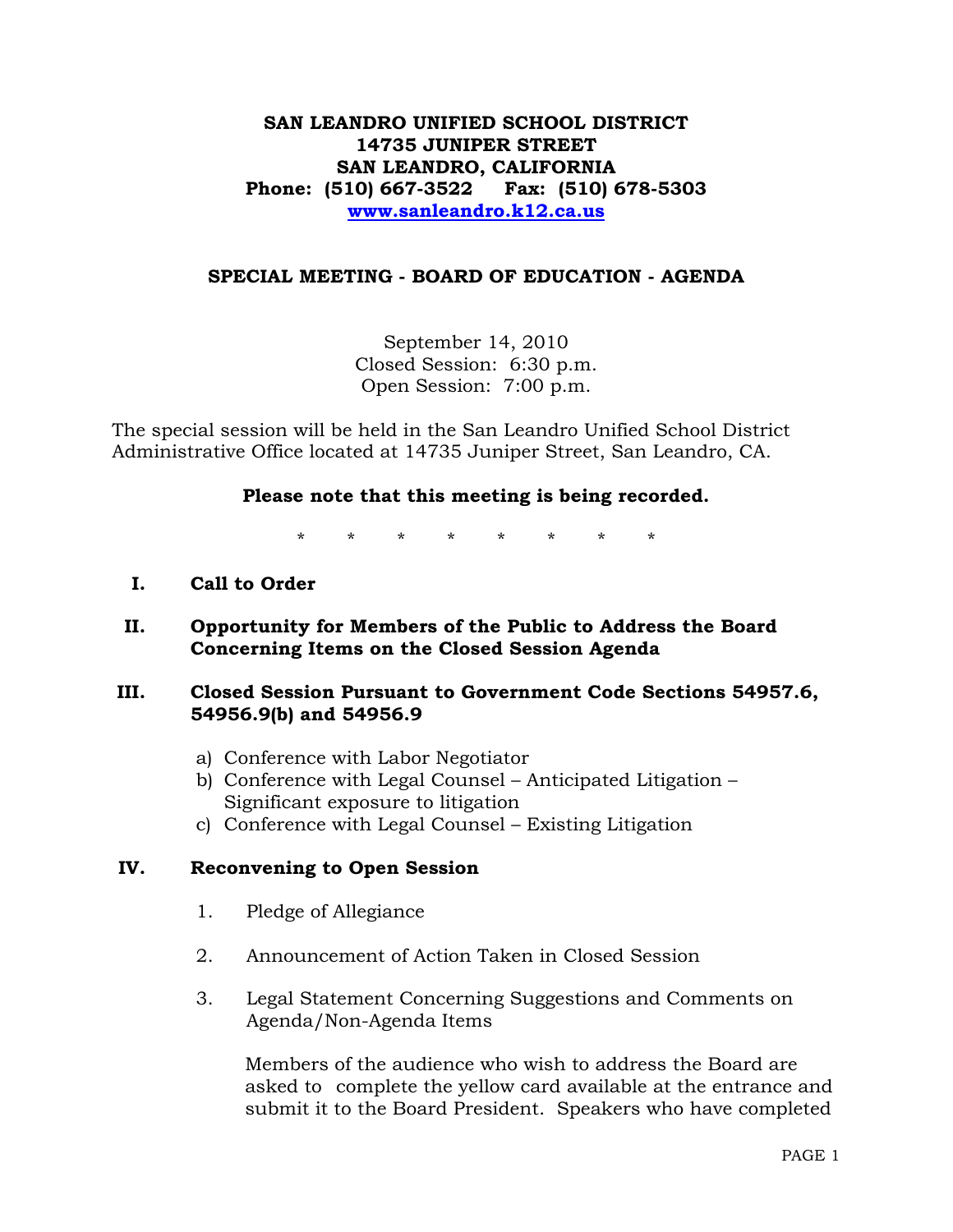the card will be called when the item is reached on the agenda or, for non-agenda items, during the Public Testimony. Cards are to be turned in before the item is reached on the agenda. Please note that this meeting is being recorded. State law prohibits the Board of Education from taking any action on or discussing items that are not on the posted agenda except to A) briefly respond to statements made or questions posed by the public in attendance; B) ask questions for clarification; C) provide a reference to a staff member or other resource for factual information in response to the inquiry; or D) ask a staff member to report back on the matter at the next meeting and/or put it on a future agenda. (Government Code Section 54954.2(a))

# **V. PRESENTATION**

# 2009/2010 Unaudited Actuals

Assistant Superintendent for Business Services Song Chin-Bendib will present the 2009-20100 Unaudited Actuals.

### **VI. ACTION**

### Business Operations

| 4.1-A<br>2009-2010<br><b>Unaudited Actuals</b>          | <b>Staff Recommendation:</b><br>Approve the 2009-2010 Unaudited<br>Actuals.       |  |  |
|---------------------------------------------------------|-----------------------------------------------------------------------------------|--|--|
|                                                         | Motion Second Vote                                                                |  |  |
| $4.2-A$<br>Resolution #10-58<br>2009/2010 Gann<br>Limit | <b>Staff Recommendation:</b><br>Adopt Resolution #10-58, 2009/2010<br>Gann Limit. |  |  |
|                                                         | Motion<br>Second<br>Vote                                                          |  |  |

#### **VII. CONSENT**

These items are considered routine and may be enacted by a single motion. At the request of any members of the Board, any item on the consent agenda shall be removed and given individual consideration for action as a regular agenda item.